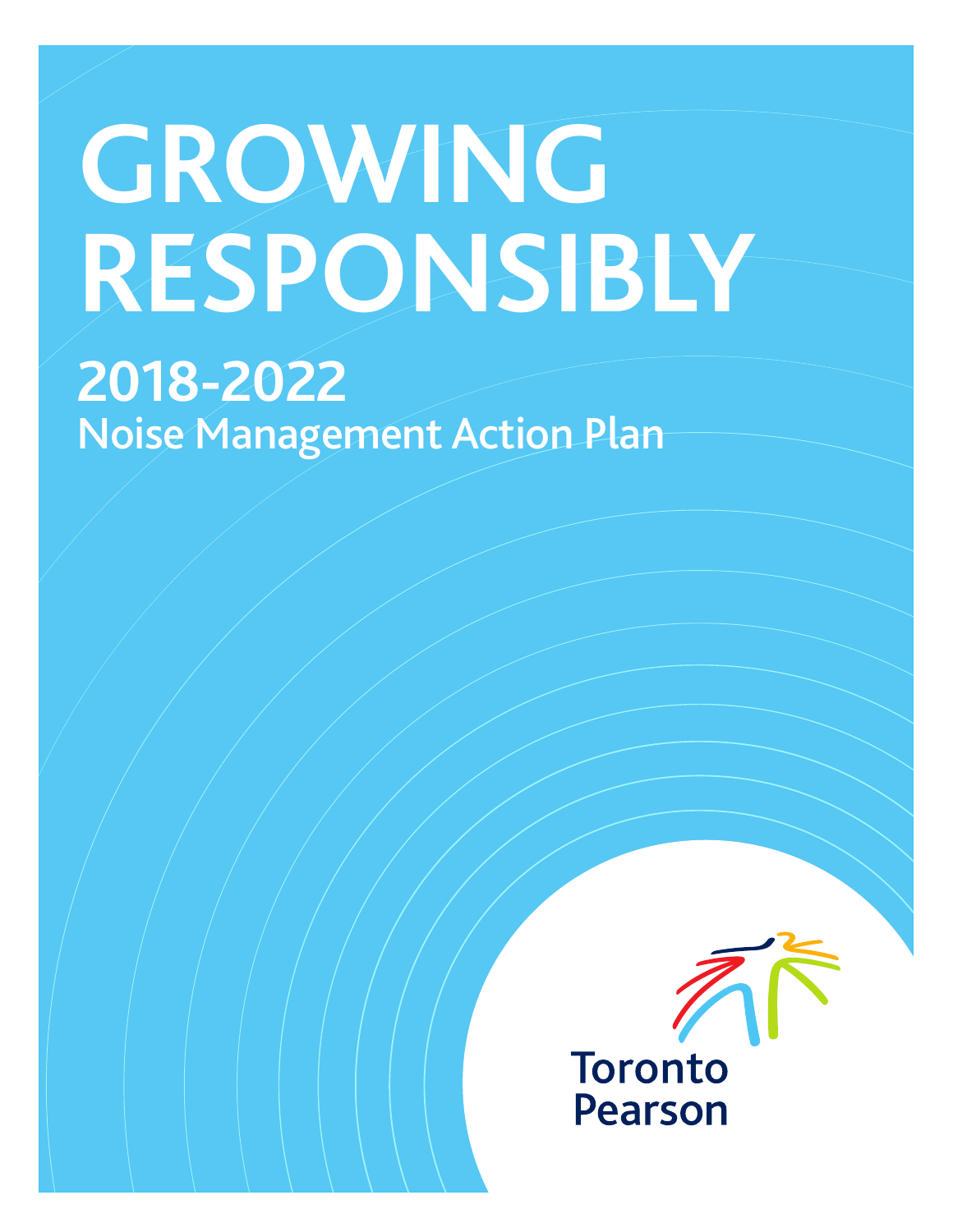1

## Greater Toronto Airports Authority A MESSAGE FROM THE

Toronto Pearson is Canada's busiest airport. In fact, its international passenger traffic ranks second in North America.

Each day, more than 120,000 passengers travel to or through our doors. Over the past decade, Toronto Pearson has expanded its operations to serve the region's residents and businesses. In the decade to come, we will continue to grow.

Growth, however, can have an impact—especially on surrounding communities. With our new Noise Management Action Plan, the culmination of two years of extensive study and consultation, we intend to make Toronto Pearson an international leader in aviation noise management.

As an anchor institution supporting more than 300,000 jobs across Ontario, Toronto Pearson will continue to be a leading economic champion for the region and country. But we also know we need to raise our sights and be accountable for the impact of our operations.

The result is a new set of standards and commitments designed to reduce the aviation noise currently experienced by residents. We believe this plan will help us to deliver on our vision of being the best airport in the world — starting with our neighbours.

Yaighall

**Hillary Marshall**

Vice President, Stakeholder Relations and Communications

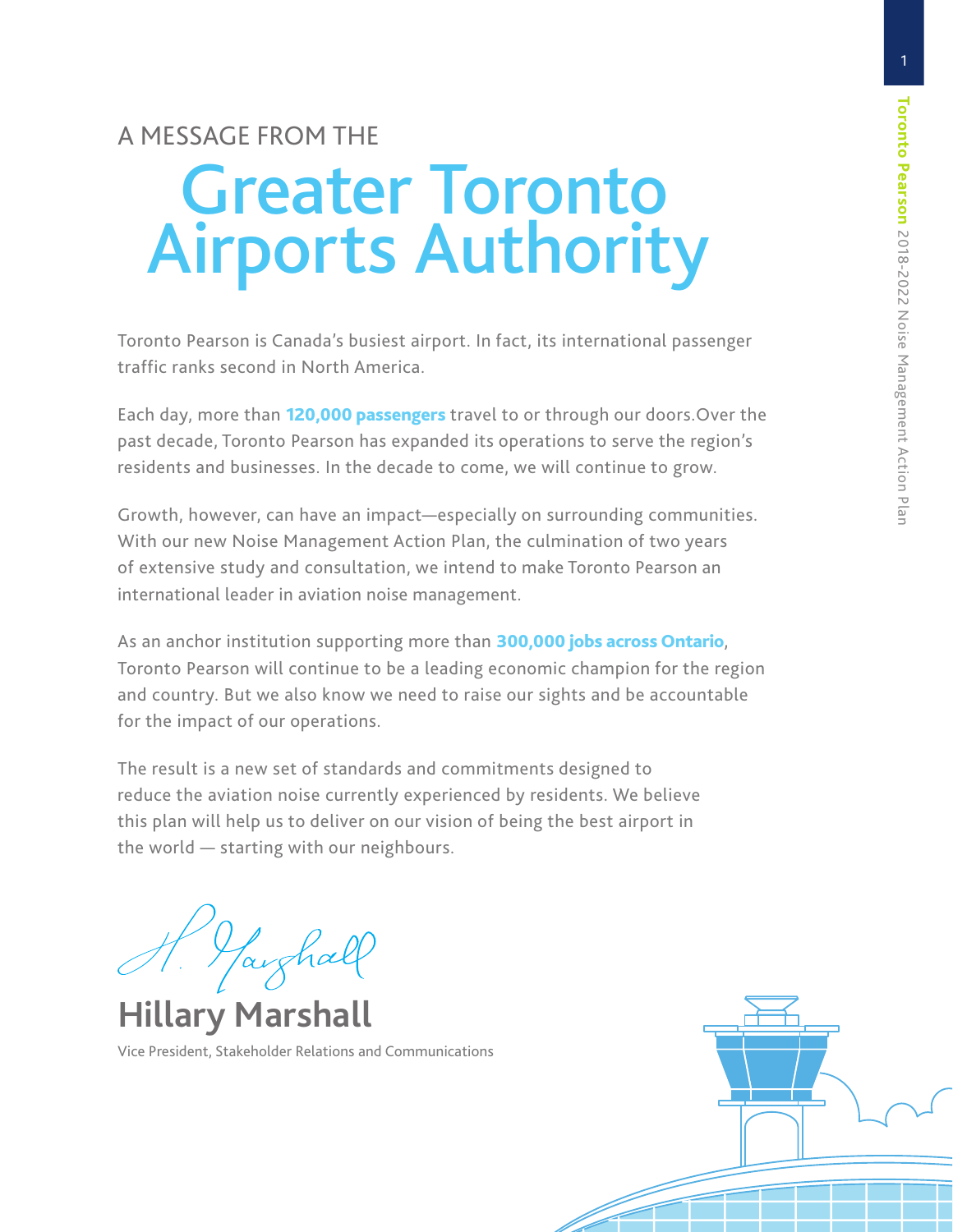### How we manage noise

Airports are noisy. When taking off and landing, and sometimes when flying overhead, aircraft can be a nuisance. This is why, even as modern engineering continues to make aircraft quieter, all major airports run specialized noise management programs to offset and reduce the noise created by their routine operations.

At Toronto Pearson, this program is reviewed every five years, and a new Noise Management Action Plan is issued. This plan describes changes to the airport's Noise Management Program.

The Greater Toronto Airports Authority's Noise Management Program is based on the International Civil Aviation Organization's (ICAO) Balanced Approach to Aircraft Noise Management, which includes four principles: reduction of noise at source, land use planning and management, noise abatement operational procedures and operating restrictions.

The 2018-2022 Noise Management Action Plan explains how our Noise Management Program will evolve. We believe it represents a significant improvement in how we will manage the impact of our operations.

## Who does what in noise management?

The success of a Noise Management Program hinges on the airport working collaboratively with all its stakeholders. At Toronto Pearson, the Greater Toronto Airports Authority (GTAA), NAV CANADA, Transport Canada and airlines all have a part to play in mitigating and managing our operational impacts.

#### **Greater Toronto Airports Authority**

The Greater Toronto Airports Authority (GTAA) is a not-for-profit private business that has managed and operated the airport since 1996. The GTAA develops and manages a Noise Management Program and explores new opportunities for noise mitigation.

#### **NAV CANADA**

NAV CANADA is the air navigation provider in Canada, responsible for safe and efficient movement of aircraft. NAV CANADA designs and publishes a network of air routes to design criteria set by Transport Canada and ICAO. NAV CANADA also assigns runways at Toronto Pearson considering winds, weather, capacity and preferential runway system.

#### **Transport Canada**

Transport Canada is the regulator for aviation in Canada. It ensures Canadian aircraft are compliant with the international noise standards through the aircraft certification process and establishes flight path design criteria and land-use guidelines based on noise exposure. Transport Canada enforces Noise Abatement Procedures and Noise Operating Restrictions. It also approves proposed changes to Noise Abatement Procedures and Noise Operating Restrictions put forward by the GTAA, as well as audits the airport's Night Flight Program.

#### **Airlines**

Airlines are responsible for conducting operations in accordance with the Transport Canada regulations and the airport's Noise Abatement Procedures and Noise Operating Restrictions.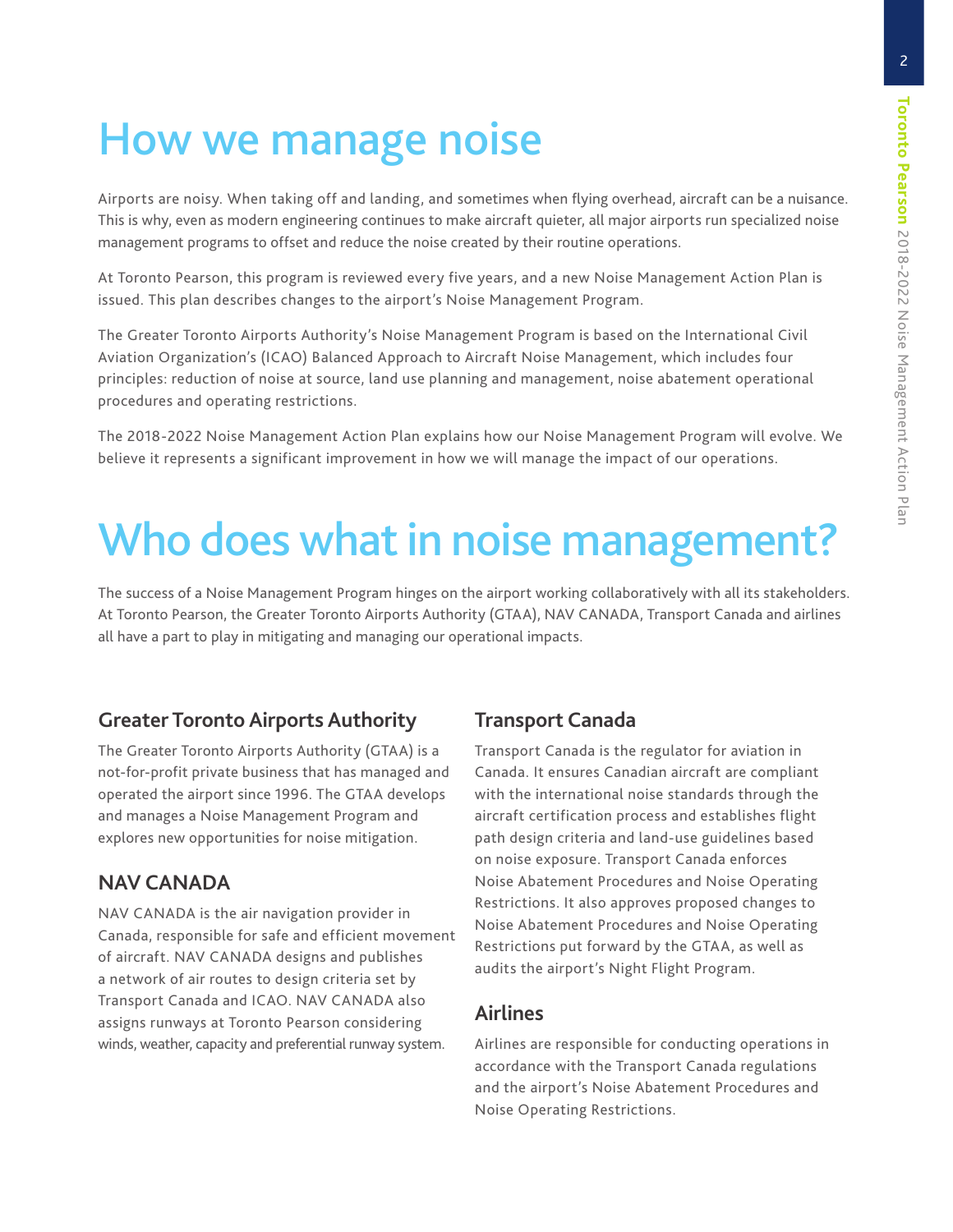## Creating our plan

To create our plan, we asked industry experts to look at best practices in noise management at airports around the world and advise us on new and promising initiatives. We looked at the increasing demand for air travel in the region and factored that in too. We held workshops in communities surrounding the airport that attracted participants from across the Greater Toronto Area, and we convened a panel of randomly selected residents to provide guidance on the principles and policies we should incorporate in our plan. Finally, we evaluated our existing 2013-2017 Plan and noted where we could improve.

#### *2013-2017 Noise Management Action Plan*

We worked closely with our Community Environment and Noise Advisory Committee (CENAC) to deliver on initiatives from the 2013-2017 Noise Management Action Plan. This includes the Noise Management Program Best Practices Report, installation of eight new Noise Monitoring Terminals (NMTs), removal of any geographical barriers to submitting noise complaints, and a standardized enforcement auditing process so 100% of aircraft movements are monitored for potential non-compliance to our noise abatement procedures.

The 2018-2022 Noise Management Action Plan builds on these outcomes and introduces more ambitious measures to manage and mitigate the impacts of aircraft noise.

#### *Residents' Reference Panel on Airport Growth and Noise Fairness*

We assembled the Residents' Reference Panel ∩∩∩ (RRP) to provide us with community views on the next phase of our growth. The Panel was comprised of 36-residents selected randomly from across the Greater Toronto Area, including neighbourhoods impacted by airport operations. The Panel members used input from residents, information from industry experts, and their own experiences to make their recommendations. The Panel's proposed principles, values and recommendations are a foundational piece of the 2018-2022 Noise Management Action Plan.

#### *Noise Management Program Best Practices Report*



In 2016, the GTAA hired UK aviation consultant Helios to undertake a study on best practices in noise management. The study looked at 11 areas of noise management at 26 comparator airports around the world. The report identified 30 potential new noise management initiatives for Toronto Pearson. We shared the report with the community in September 2017. As an immediate step, we pledged to implement a Quieter Fleet Incentive Program in the next 18 to 24 months, which will require airlines to retrofit the A320 aircraft or face a financial penalty. While this program will become an important cornerstone of our Noise Management Program, other recommendations from the report have also been incorporated into this five-year Plan.

#### *Survey on Noise Fairness and Airport Growth*



This survey helped us understand what our neighbours think is fair when making decisions about mitigating aircraft noise.

To gather a broad, regional perspective from the community, the survey was sent to 20,000 randomly selected homes across the Greater Toronto Area (closed-call sample) and also was available online for any resident to complete (open-call sample). More than 2,500 individuals completed the survey. We shared the survey results with the community in September 2017.

#### *2017-2037 Toronto Pearson Master Plan*

Every ten years, the GTAA updates its Master Plan. The Master Plan assesses demand over a 20-year period and outlines how the growth can be accommodated while working with local stakeholders to address impacts. Through a comprehensive community consultation program, more than 10,000 residents provided feedback on our growth plans and shared ideas for mitigating the impacts of airport operations.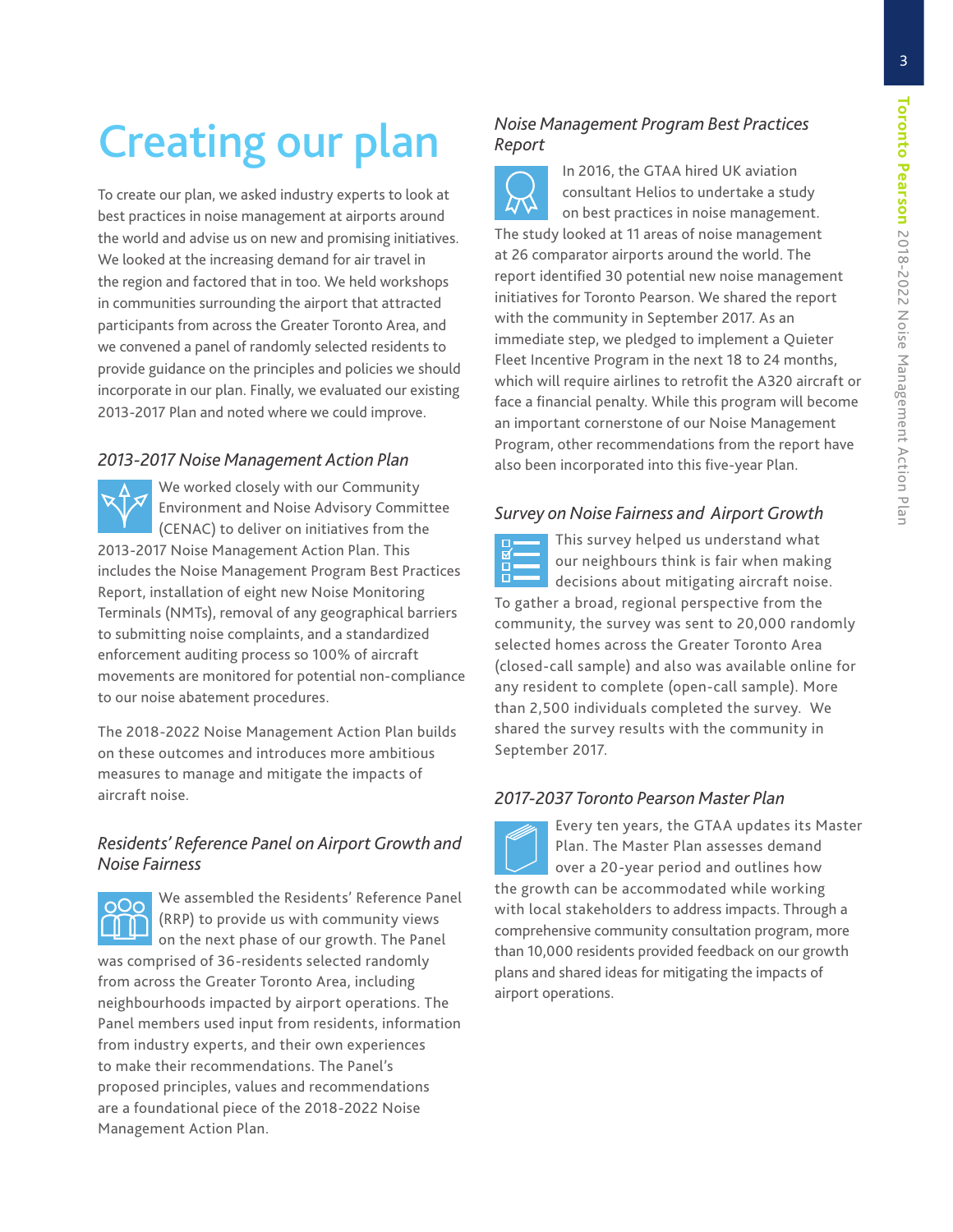4

#### **Additional Considerations**

#### *Toronto Noise Mitigation Initiatives – 6 Ideas*

In June 2015, we began working with NAV CANADA to study ideas that have the potential to reduce noise impact. Technical analysis on the Ideas is still underway, and we anticipate public consultations will begin in Winter 2018. Following the consultation, we will report back to the community on how any new initiatives will be incorporated into the Action Plan.

#### *NAV CANADA Independent Toronto Airspace Noise Review*

In September 2017, NAV CANADA received the independent review of the Toronto area airspace from Helios, with recommendations on additional noise mitigation opportunities. We will continue to work closely with NAV CANADA on any recommendations they pursue.

## Values + Guiding Principles

Co-created with the community, these values and principles will guide our decisions and ensure that their voice is reflected in the choices we make.

#### **SAFETY:**

Safety always come first. This includes the safety and security of passengers, airlines, surrounding communities, and airport employees.

#### **GOVERNANCE:**

Airports operate with high public trust. Their governance and decisionmaking processes must be transparent and exemplify the highest standards.

#### **TRANSFORMATIVE INVESTMENTS:**

Toronto Pearson can be a leader. The GTAA should aspire to set new industry standards and make investments that make Toronto Pearson a model for efficient, safe, and innovative operations.

#### **ENVIRONMENT:**

We want responsible growth that creates prosperity, but not at the expense of community health. This means adopting a triple bottom line when measuring Toronto Pearson's environmental, social, and economic impact.

#### **HUMAN-CENTRED:**

Millions of passengers and tens of thousands of workers rely on Toronto Pearson. How the airport treats passengers, employees, and communities matters.

#### **CONNECTIVITY:**

Airports connect people and places. Toronto Pearson should be a champion for mobility — making it easier to travel to the airport employment zone, as well as to the world.

#### **LEADERSHIP**

Adopting best practices and investing in new technology while being an economic catalyst for the region.

#### **ACCOUNTABILITY**

Improving transparency, collaborating with stakeholders and considering health and environmental impacts.

#### **CLEAR COMMUNICATION**

Sharing information proactively and closing the loop on issues and conversations.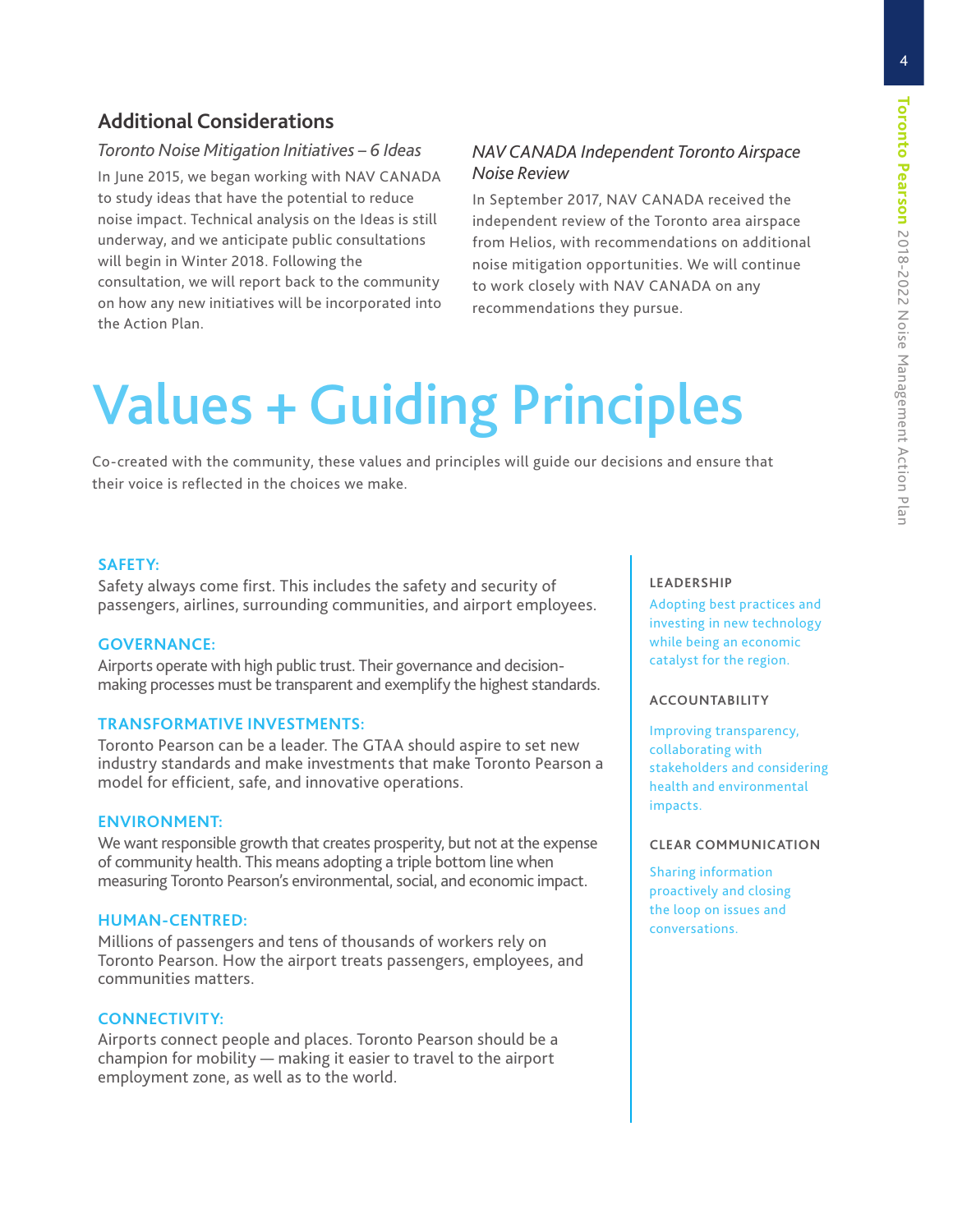## What's inside our 2018-2022 Noise Management Action Plan?

Our new plan is based on ten commitments. These commitments will be fulfilled by working with the nine tools available to the GTAA to manage noise and communicate effectively.

- **1. Quieter Fleet Incentive Program:** A program that encourages airlines to use quieter aircraft and/or pursue measures to minimize known airframe noise issues such as those that occur with some aircraft in the A320 family.
- **2. Night Flight Restrictions:** Operational limitations and restrictions during the night-time hours, currently defined at Toronto Pearson as 0030 to 0629.
- **3. Runway Usage:** Programmed use of runways to provide periods of respite or relief from aircraft noise.
- **4. Noise Abatement Procedures:** Procedures to reduce noise on landing and take-off.
- **5. Land Use Planning:** Management of land use near the airport, including noise insulation programs.
- **6.** Noise Complaints: Process around which complaints are submitted, handled, analyzed and reported upon.
- **7. Communications, Outreach and Noise Committees:** Processes of community engagement, including community and industry noise committees.
- **8. Noise Reporting and Metrics:** How noise information and data from noise monitors is presented to the public.
- **9. Fly Quiet Program:** A voluntary initiative designed to encourage airlines to adopt newer (quieter) aircraft or fly existing aircraft in a manner which minimizes their noise impact on communities.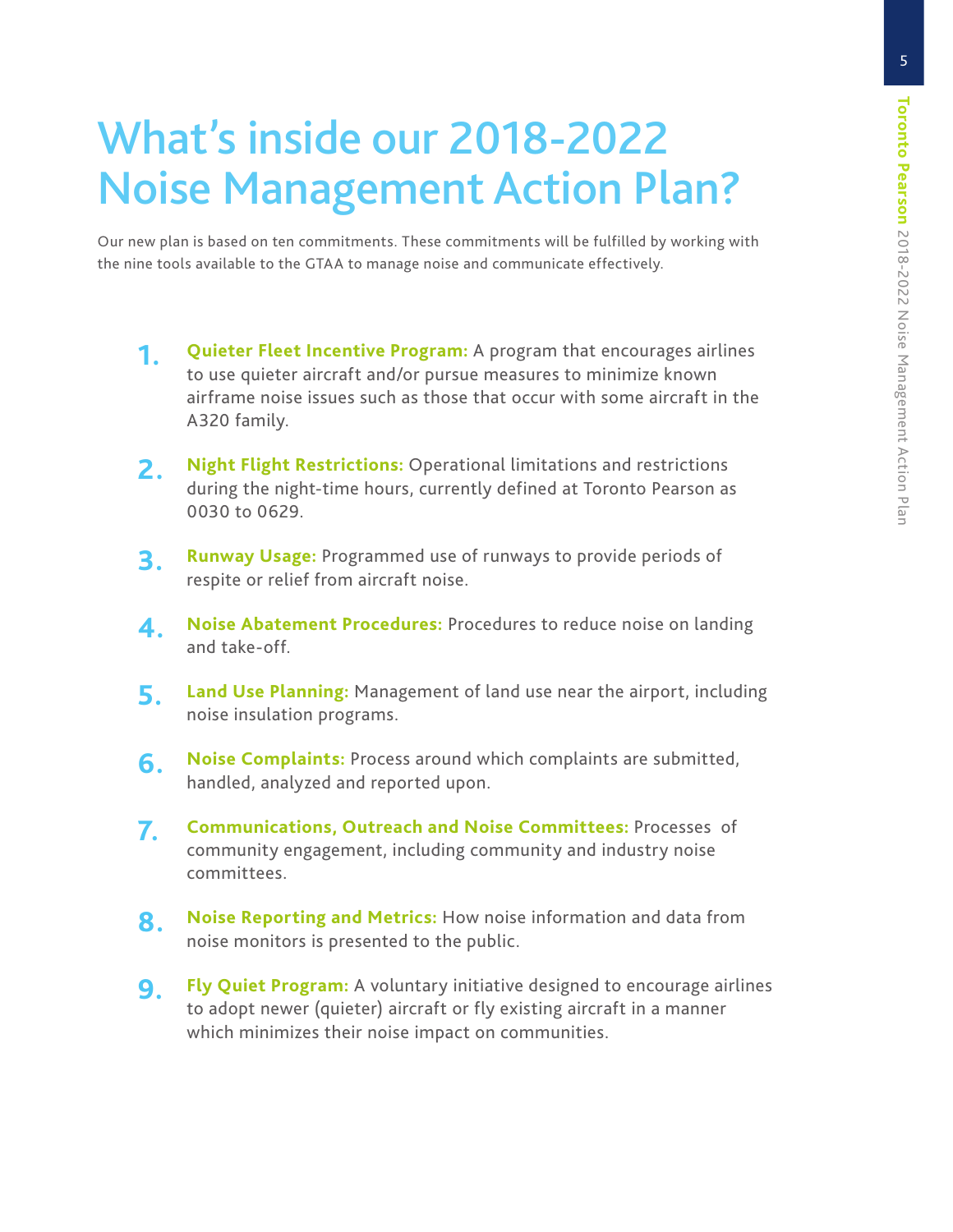### A NOTE ON

## Noise Sharing

Many top-tier international airports provide respite from noise by operating runway programs that are designed around the premise of noise sharing. This practice is most common at night when traffic levels are lower and the runways can be operated flexibly.

The Survey on Airport Growth and Noise Fairness took the pulse for the community's interest in Toronto Pearson pursuing such a program. We received responses from both randomly selected residents from across the Greater Toronto Area (closed-call), and residents who completed the online survey that was made available for all residents (open-call).

- **•** Most respondents from the closed-call sample were willing to accept slightly more frequent noise over their own houses in order to offer respite.
- **•** In contrast, more than half of the respondents from the opencall were not at all willing to accept more noise over their own houses in order to offer respite to neighbourhoods with very frequent or very loud noise.

Taking the survey inputs along with other community feedback into consideration, the Residents' Reference Panel recommended the GTAA explore all other options to mitigate noise on the ground before implementing a noise sharing program and should only be pursued if respite afforded to communities is meaningful and predictable.

#### We have taken this feedback into consideration for the Action Plan.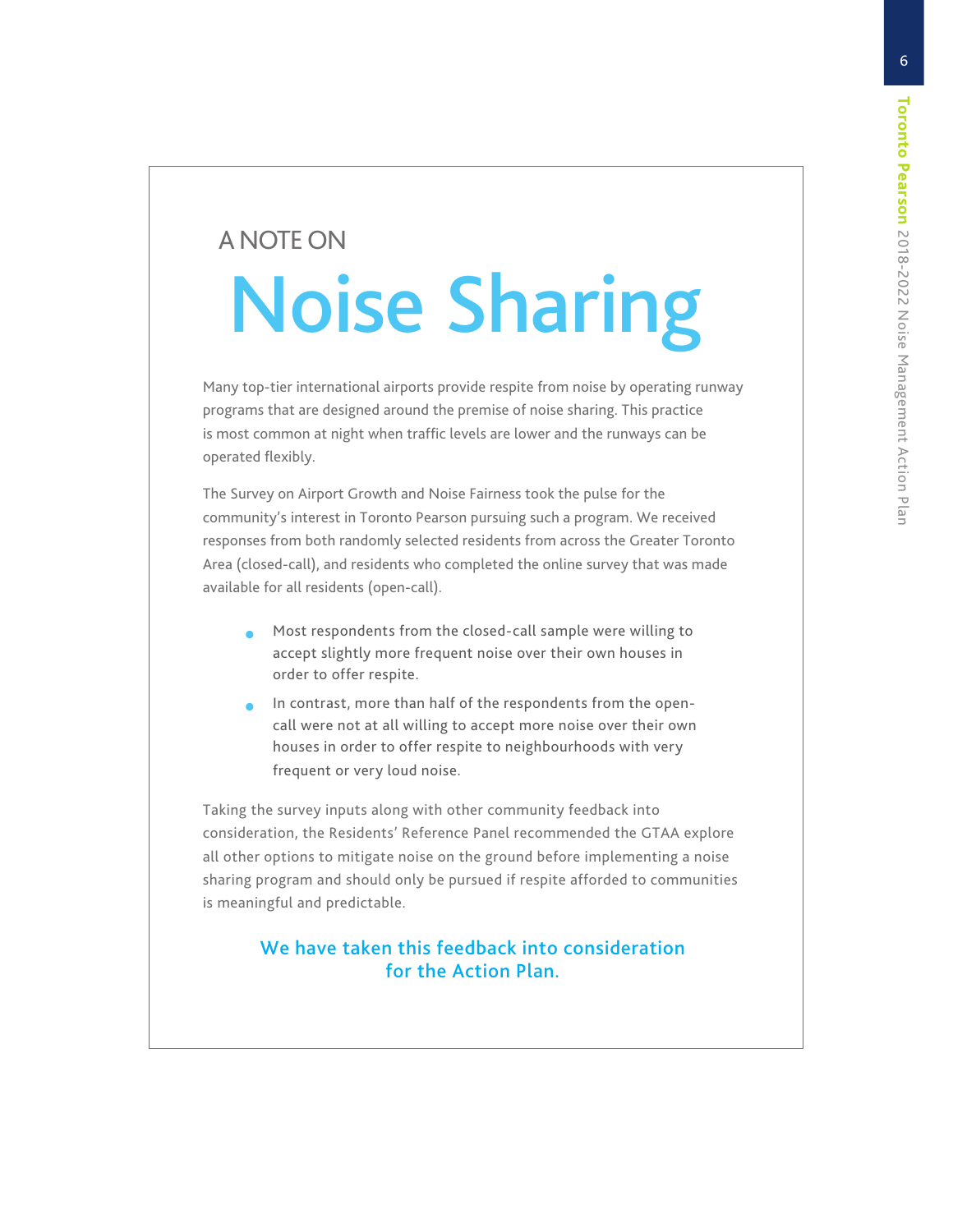## Ten Commitments to our Community

Our plan names ten commitments to our community and explains how they will be achieved. The icons indicate the feedback tool that has shaped the commitment. The coloured box indicates whether this is a short, medium or long-term goal. A high-level timeline is provided towards the end of this document.

LEGEND: SHORT TERM (0 – 18 MONTHS) MEDIUM TERM (18 MONTHS – 3 YEARS) LONG TERM (3 – 5 YEARS)

#### **1. We will collaborate better as an Industry**

Noise management is a responsibility we share with our aviation partners, and one that we all take seriously. Over the next five years, we will work closely with NAV CANADA, Transport Canada, and our airline partners to reduce noise.

#### **How we will achieve this:**

 We will work to establish an industry forum focused on aircraft noise that brings us together with NAV CANADA, Transport Canada, airlines and other stakeholders. In their response to the Independent Toronto Airspace Noise Review, NAV CANADA has also accepted a similar recommendation.

 We will provide residents with more clarity about roles, responsibilities and accountabilities of the GTAA and our various partners.

#### **2.** We will work smarter with our communities **TH**

A strong relationship with our surrounding communities is vital to ensure that our Noise Management Program is adapting as the airport evolves. Over the next five years, residents will have new avenues to share feedback so we can have more meaningful dialogues and resolve future challenges together.

#### **How we will achieve this:**

We will identify new ways for residents to provide their input and ensure wider community involvement.

**N** We will review the governance, membership and role of the Community Noise and Environment Advisory Committee (CENAC) and make necessary changes to ensure it meets our neighbours' needs and expectations.



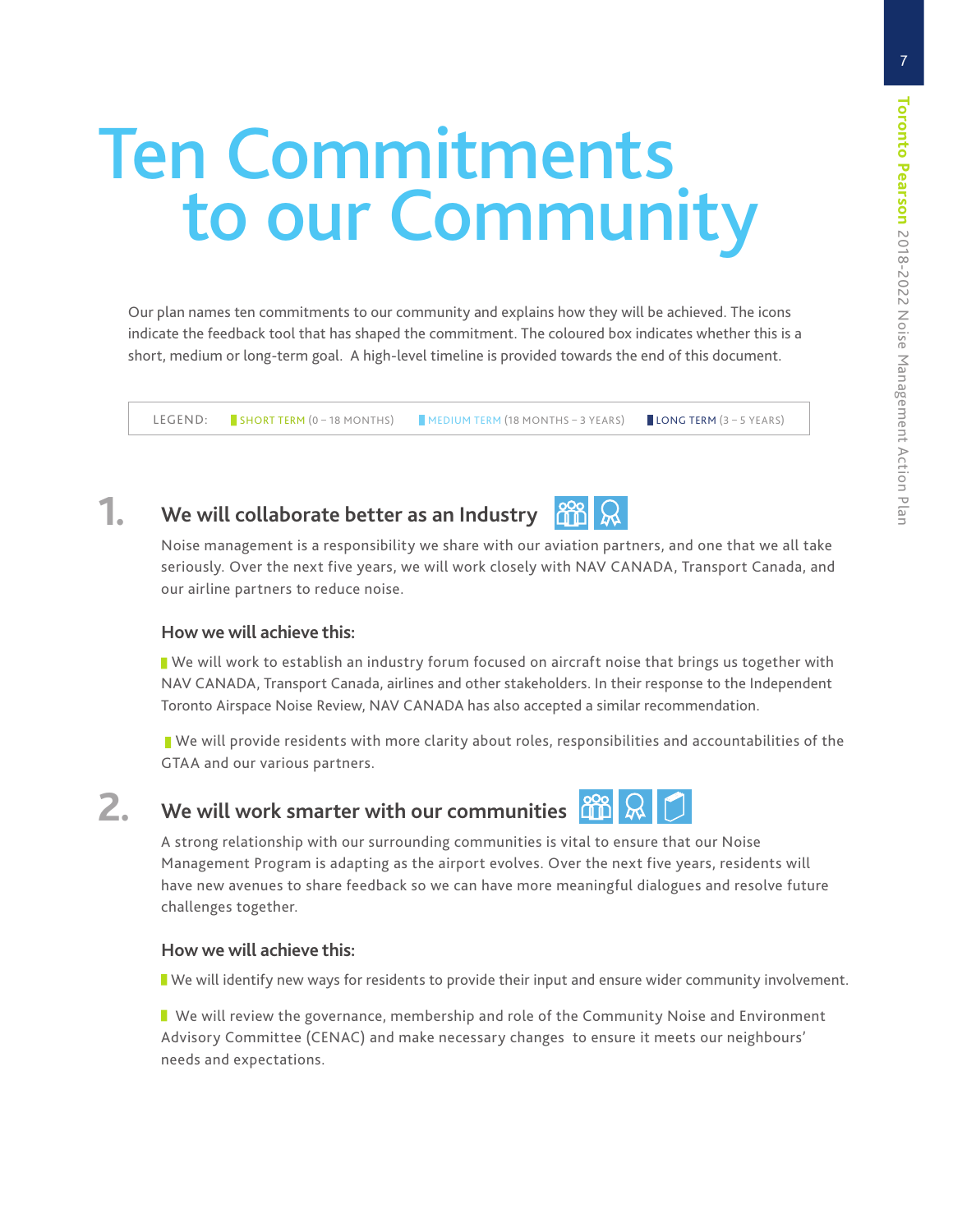#### **3. We will protect our neighbours**



We believe that we have a role to play to make our surrounding communities more livable. In five years, our neighbours will benefit from better land use planning and noise management measures.

#### **How we will achieve this:**

II We will explore options for a new voluntary Noise Insulation Program. By the end of the term of this Action Plan, a pilot program will provide funding to residents for soundproofing their homes.

We will investigate a pilot program to provide funding to nearby schools for air conditioning systems.

**I** We will work with municipalities to review and adopt more stringent zoning requirements, and expand the noise warning clause in real estate agreements. We also will work with real estate agents to promote better understanding and awareness of our operational impacts.



#### **4. We will help our neighbours sleep better**



We know that noise at night is particularly bothersome. In five years, enhancements to our existing Night Flight Restriction Program will have made the skies around Toronto Pearson quieter at night.

#### **How we will achieve this:**

**III** We will immediately explore changes to our Night Flight Restriction Program. Toronto Pearson's program includes a night flight budget that limits the number of arrivals and departures permitted between 0030 and 0629. We understand that both the currently defined night-time hours, and the formula to determine the movement budget are not in line with international best practice.

Our current night-time Preferential Runway Program is under review as part of the Toronto Noise Mitigation Initiatives (6 Ideas). The review will ensure that it still meets its objective to fly over the least number of people possible. We will consult with the community on the results of this study in Winter 2018.

 We will publish a report outlining why night flights are necessary for the economy, and will look at changes to the landing fee airlines pay specifically for night flight slots as we develop the Quieter Fleet Incentive Program.



**5.** We will have Canada's quietest fleet **in Ref** 

Many airports around the world have measures in place to encourage airlines to use the quietest aircraft in their fleets, or expedite purchase of quieter aircraft. Within five years, our new noise management initiatives will encourage airlines to bring their quietest fleet to Toronto Pearson.

#### **How we will achieve this:**

In September 2017, we announced that a new Quieter Fleet Incentive Program will be in place in the next 18 to 24 months. This program will encourage airlines to bring their quietest aircraft to Toronto Pearson.

**T** The Quieter Fleet Incentive Program will start by offering incentives to airlines who retrofit the A320 aircraft by 2020.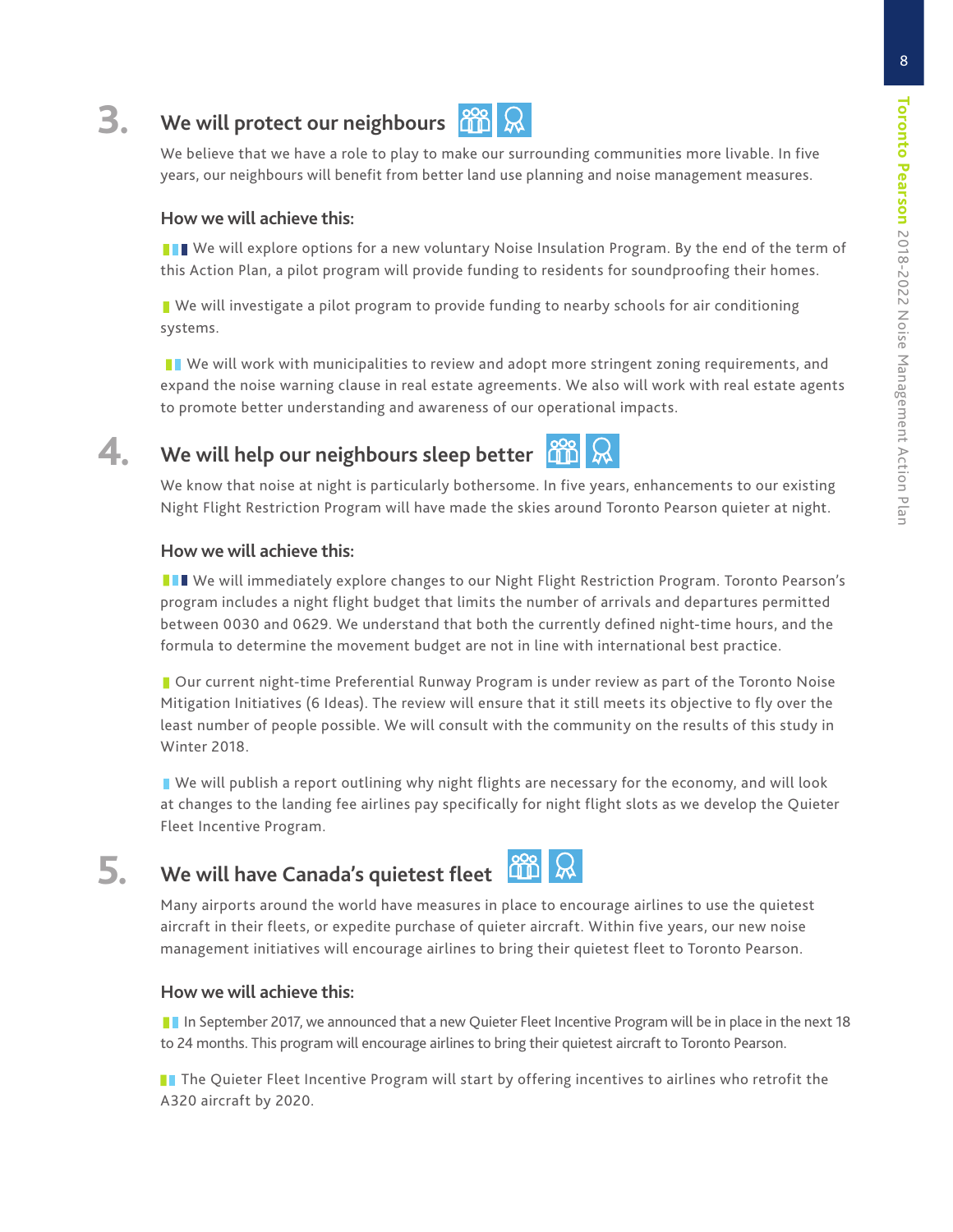We will establish a Fly Quiet Program that will publish an annual report comparing airline performance across several noise metrics. In the next 18 to 24 months, we will investigate possible criteria for this program. Once launched, this program will work with the Quieter Fleet Incentive Program to make Toronto Pearson quieter.

**II** We will work with NAV CANADA and our airline partners on new initiatives for more efficient flight paths that reduce noise exposure for some communities. This includes the Independent Toronto Airspace Noise Review and the Toronto Noise Mitigation Initiatives (6 Ideas).

#### **6.** We will do more to understand our impacts **TH** R

Our neighbours have told us we need to understand our impacts so we can better mitigate them. In five years, residents will have greater confidence that we understand the impacts of our operations.

#### **How we will achieve this:**

■ We will improve our noise complaint process to allow for a deeper analysis of individual complaints. We will also implement and publish a quarterly review so we can understand trends in noise complaints.

**Dur 25 Noise Monitoring Terminals (NMTs) provide real-time noise data. We will create a standard** noise report from this data that is understandable and focuses on identifying potential issues so that we can look for opportunities mitigate and manage them.

**III** We will support or be at the forefront of research that works to understand the link between operational impacts and community noise annoyance.

#### **7. We will limit surprises**

The airport is a dynamic space, and there are times when unexpected work, or a change to our runway operations is necessary. We will provide residents with as much notice as possible to limit surprises. In five years, residents will be more informed about what we're doing and how it impacts them.

#### **How we will achieve this:**

■ We will launch a new noise management website so residents can better understand our operations.

**THE We will provide advance notice of scheduled projects and operational/procedural changes,** and potential impacts. As we build our Construction Communications Protocol, we will identify new channels to reach out to residents such as advertising on social media and traditional media, providing advanced notice to elected officials, creating a new page on our website.

#### **8.** We will continue to take care of the environment **one**



We're committed to being environmental leader, and reducing and mitigating our impacts on both the local ecosystem and our neighbours. Our Environmental Services team focuses on three key areas: climate change, a healthy environment, and resource management. In five years, we will continue building our reputation with a best-in-class Environmental Management System.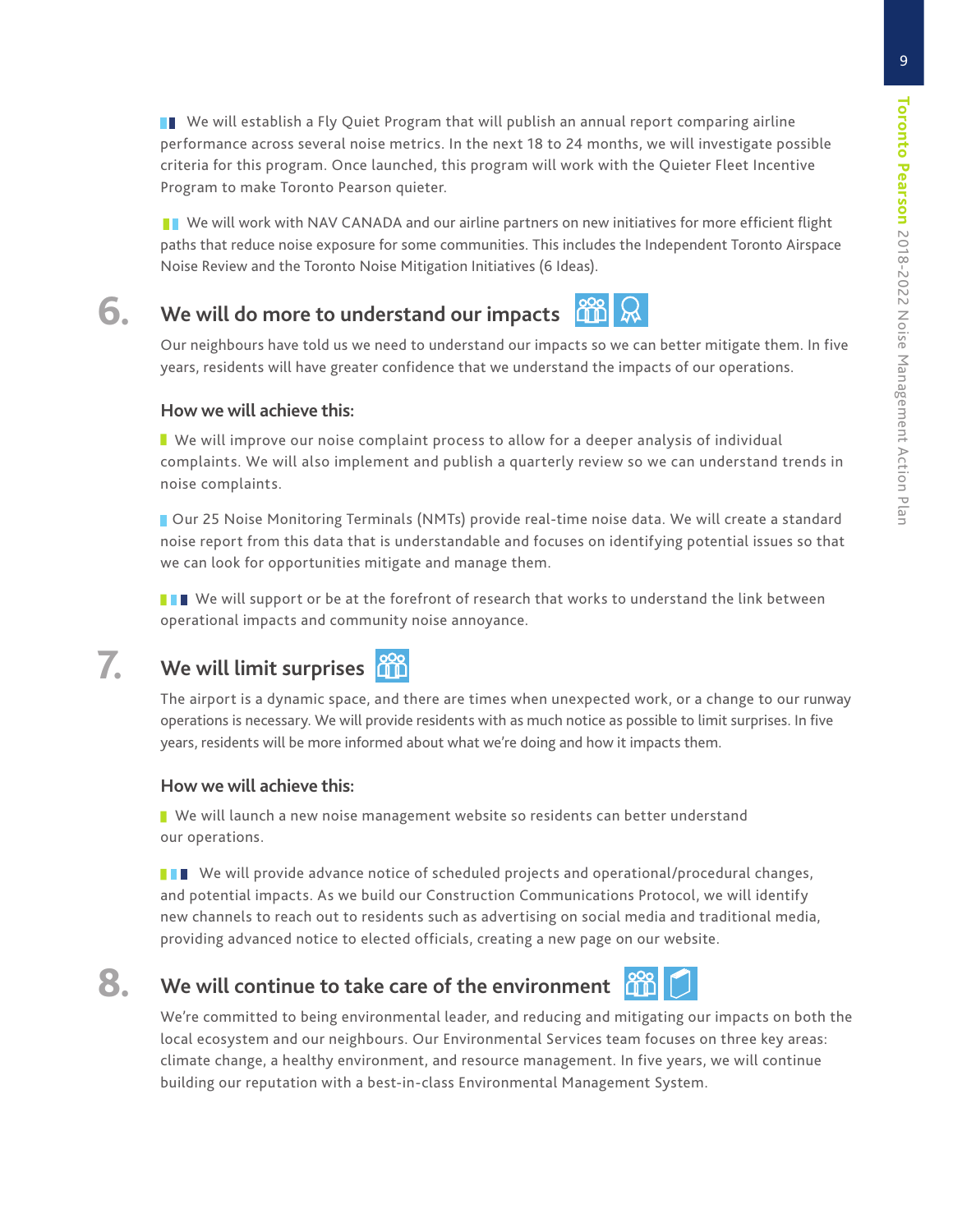#### **How we will achieve this:**

**III** In 1999, Toronto Pearson became the first North American airport to achieve ISO 14001 certification. Through this system, we can mitigate our environmental impacts, ensure environmental compliance of the airport and our tenants, and be a responsible neighbour to the surrounding communities. We will intensify efforts to understand and mitigate our environmental impacts and seek opportunities for continuous improvement.

**T** We will always seek to understand the economic, social and environmental impacts of our decisions and report back to the community.

### **9.** We will lift up our communities **TH**

We think as much about our community, as we do about our passengers. And we wish for the local community to realize more benefits from the economic growth opportunities facilitated by the airport. Over the next five years, our neighbours will continue to benefit from our investments in community programming, research and advocacy.

#### **How we will achieve this:**

**As a worldwide connector of people and businesses, and a driver of economic prosperity in the** region and the province, we will continue to support regional growth, including working with all levels of government to advance plans for the Regional Transit Centre and working with regional airports across Southern Ontario to collectively accommodate growth.

**III** We will continue to invest in local communities to support their economic vitality into the future through our community investment program, the Propeller Project.

#### **10.** We will always look for opportunities to improve **the**

Over the next five years, we will continue to connect regularly with local communities so we can understand our neighbours' concerns and share information regarding our operational choices and constraints, our noise mitigation efforts, and our role as a responsible neighbour.

#### **How we will achieve this:**

In Winter 2018, we will begin consultation with NAV CANADA on the Toronto Noise Mitigation Initiatives (6 Ideas). The feedback from this consultation and recommendations of the Residents' Reference Panel will determine our next steps.

**THE We will provide our neighbours with an annual update on the Noise Management Action Plan.** 

At the end of five years, we will commission a new benchmarking and best practices review to determine areas where we have made significant improvements, and identify new initiatives to pursue in the next Action Plan.